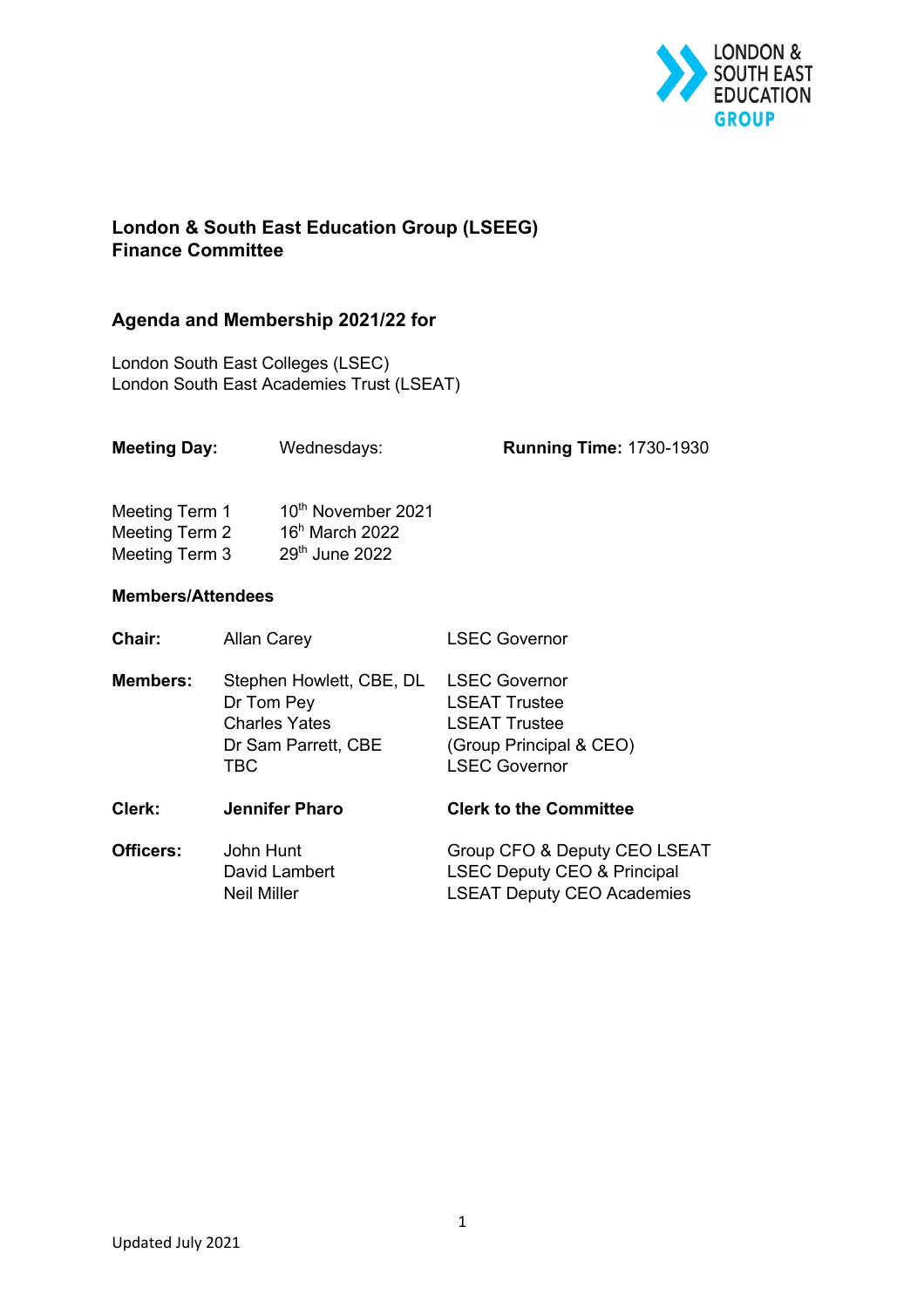

### **AGENDA**

#### **Not all Items will be covered at every Committee Meeting**

- **1. Apologies and declarations of Interests**
- **2. Minutes of previous meeting**
- **3. Action Log**
- **4. Matters Arising Timely or adhoc operational or strategic items**

#### **5. Financial Performance**

- 5.1 Monthly Management Accounts
- 5.2 Recruitment
- 5.3 Resourcing and Financial Planning
- 5.4 KPIs

#### **6. Property & Capital Reports**

- 6.1 Estates Strategy Update
- 6.2. Capital Updates
- 6.3 Estates Update

#### **7. Policies**

- 7.1 Treasury Management
- 7.2 Tuition Fees
- 7.3 Other
- **8. AOB**
- **9. Date of Next Meeting**